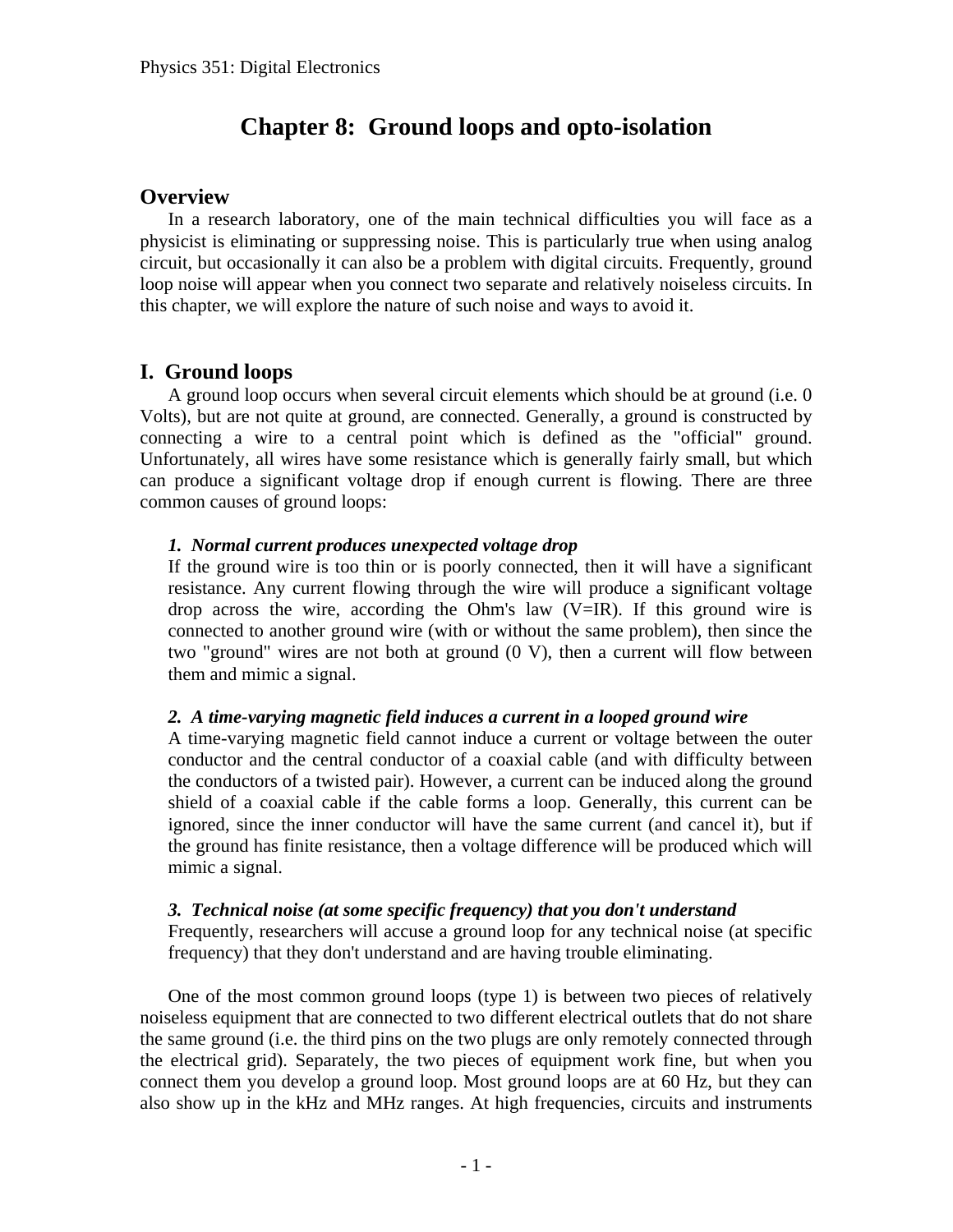whose grounds are not physically connected by a wire can still be grounded together by stray capacitive or inductive coupling.

Here are some tips to help you minimize ground loops and their effects:

## *a. Star configuration for ground*

You should connect all your instruments to the same set of power receptacles and avoid making a daisy chain of power bars and extension cords. As much as possible, all the power for your instruments should come from a central point.

## *b. Multi-conductor ground wire*

Since the voltage drop in a ground loop depends on the resistance of wires involved, you should try to make their resistance as small as possible. This means that the cross-section of the ground wire should be a large as possible. Since at high frequencies, most of the current travels close to the surface of a wire (i.e. skin effect), you should also maximize the surface area of your ground wire by using stranded, multi-conductor wire.

## *c. Determine the ground layout in your lab*

You should identify which power sockets in your work environment are connected to a common ground. The electronics lab, Small Hall room 148, has at least two separate grounds which differ by a several tens of volts. You should only connect instruments which share a common ground.

## *d. Disconnected ground*

When connecting two instruments, you should consider disconnecting the ground on the power cord, so that only one instrument defines the ground – the ground of the "ungrounded" instrument is defined by the coaxial cable shield connecting the two instruments. Alternatively, you can connect the cable shield to only one of the instruments – this frequently done with tri-axial cable (twisted pair inside a coaxial cable.

## *e. Amplify your signal*

If you cannot eliminate your ground loop, you can amplify your signal enough that the ground loop noise contribution to it becomes negligible.

## *f. Digital transmission*

Digital signals are much less prone to ground loop noise, so you should consider sending your signal digitally. However, the clock signal timing of a digital signal can be affected by ground loop noise.

## *g. Debugging tip: use a multimeter or a floating oscilloscope*

Finding the source of your ground loop noise can be very difficult (days can spent searching). The difficulty of this task is compounded by the fact that oscilloscopes are always grounded to some degree (even if you do not connect the ground pin on the power cord). This means that by attaching the oscilloscope to your multi instrument